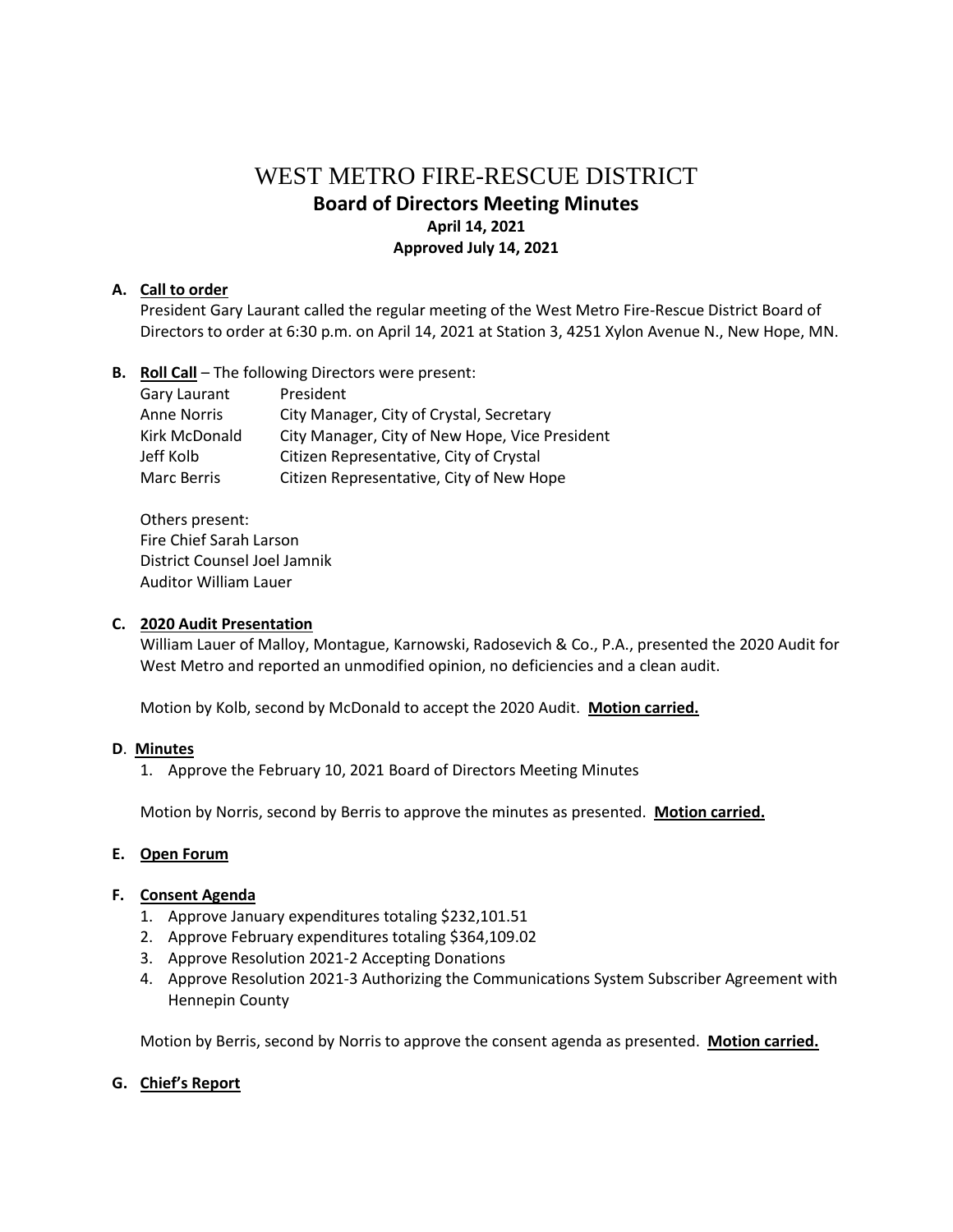From January 1-March 31, 2021 there were 384 calls for service, 149 in Crystal, 217 in New Hope and 18 Mutual Aid calls, with an estimated fire loss of \$12.090.

Chief Larson has continued to attend monthly meetings with the City Managers and Battalion Chiefs, as well as attending senior staff meetings at both cities. Chief Larson will attend city council work sessions in both cities to present the quarterly District update and preview the 2022 WMFRD budget.

The Engine Development project is underway and 18 firefighters/officers were selected to participate. There are 5 groups in investigate various engine design areas. It is anticipated the work will be done prior to the July WMFRD Board meeting.

Through the end of February, the 2021 budget is under by 3.34% or \$79,823.03.

Firefighters are back to participating in public events when possible to do so safely. During the March food drive, WMFRD collected 2,155 pounds of food and \$5,054 for the Food Group. Birthday brigades continue, but much fewer than last year.

The Honor Guard training clinic was held at Camp Ripley March 26-28 and 45 students from 16 departments attended. There was positive feedback and a request to host again in 2022.

As of April 1, WMFRD returned to a full training schedule and drill requirements. A live fire training was held at 5216 Hanson Court and firefighters trained on fire attack skills, learned about fire behavior and fire ground communications and worked on hose line management.

The West Suburban Fire Academy continues with 15 students. The firefighter I/II portions of the academy will be completed in early June in time for the June 10 graduation.

Assistant Chief Wodtke worked with LOGIS to replace the District's email server due to a widespread vulnerability issue with Microsoft Exchange. FEMA grant applications are slowly being approved and payment received.

Engine 21 continues to have fuse issues and Engine 32 is having issues related to moisture in the electrical system. The annual inspection of the 5 pieces of major apparatus is complete and issues identified.

Since January 1, 173 inspections, plan reviews and meetings have been completed plus 48 reinspections. The focus for the first quarter of 2021 was areas along the Highway 169 service road, Hillsboro Avenue N, 50th Avenue N, 51st Avenue N, and Winnetka Avenue. In second quarter, inspections will continue along Winnetka Avenue and Boone Avenue.

Home safety surveys will start again in April with 8 scheduled currently. The goal is to complete 30 this year.